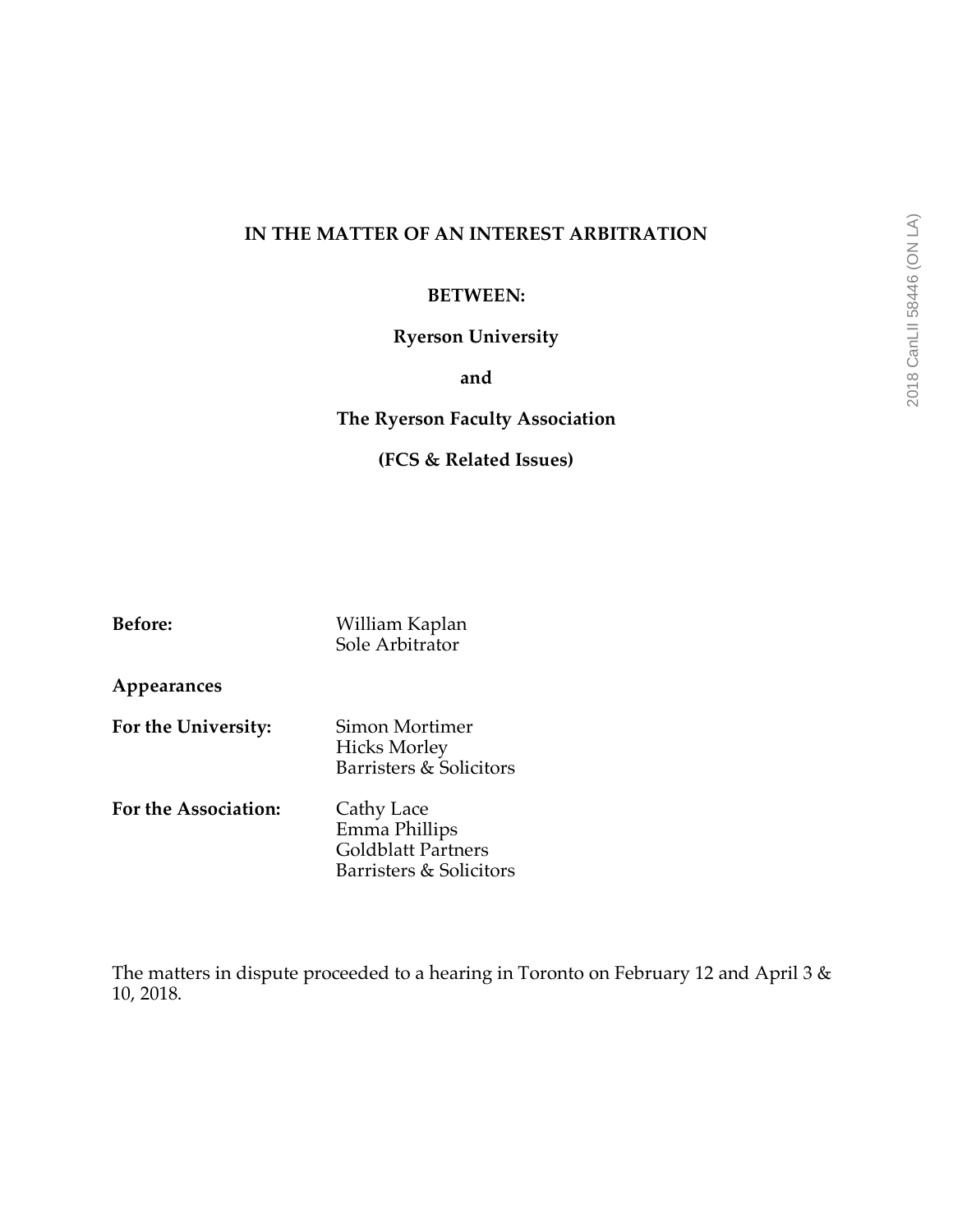#### **Background**

It is fair to say that the content and use of Faculty Course Surveys (hereafter "FCS") for employment related decisions such as promotion and tenure has been a live issue between the parties since at least 2003. There have been good faith collaborative discussions, including a joint committee, not to mention an ongoing on-line pilot project, as the parties grapple with matters of mutual concern. However, notwithstanding the allocation of time and resources, agreement could not be reached. In 2009, a grievance was filed, and hearing days were scheduled, and adjourned. There was mediation and the parties continued to attempt to work out their differences – differences that centre mainly on the use of FCS data and personal, Departmental, Faculty and University averages to assess faculty teaching effectiveness. A second grievance was filed in 2015. However, fundamental matters remained in dispute and that dispute made its way to the 2015-2016 collective bargaining round.

At that time, the parties were able to resolve everything – everything, that is, except for this issue. The Memorandum of Settlement provided: "…the parties agree that the FCS grievance and the FCS issues discussed in this round of negotiations including the Association's Article 5 teaching assessment proposals will be placed before Arbitrator Kaplan for an interest mediation-arbitration." The anticipated mediation was unsuccessful and the matters, therefore, proceeded to a hearing in Toronto on February 12 and April 3 & 10, 2018.

#### **Association Submissions**

For its part, and in brief, the Association takes the position that FCS averages should not be used in assessing teaching effectiveness and that this practice – the subject of

2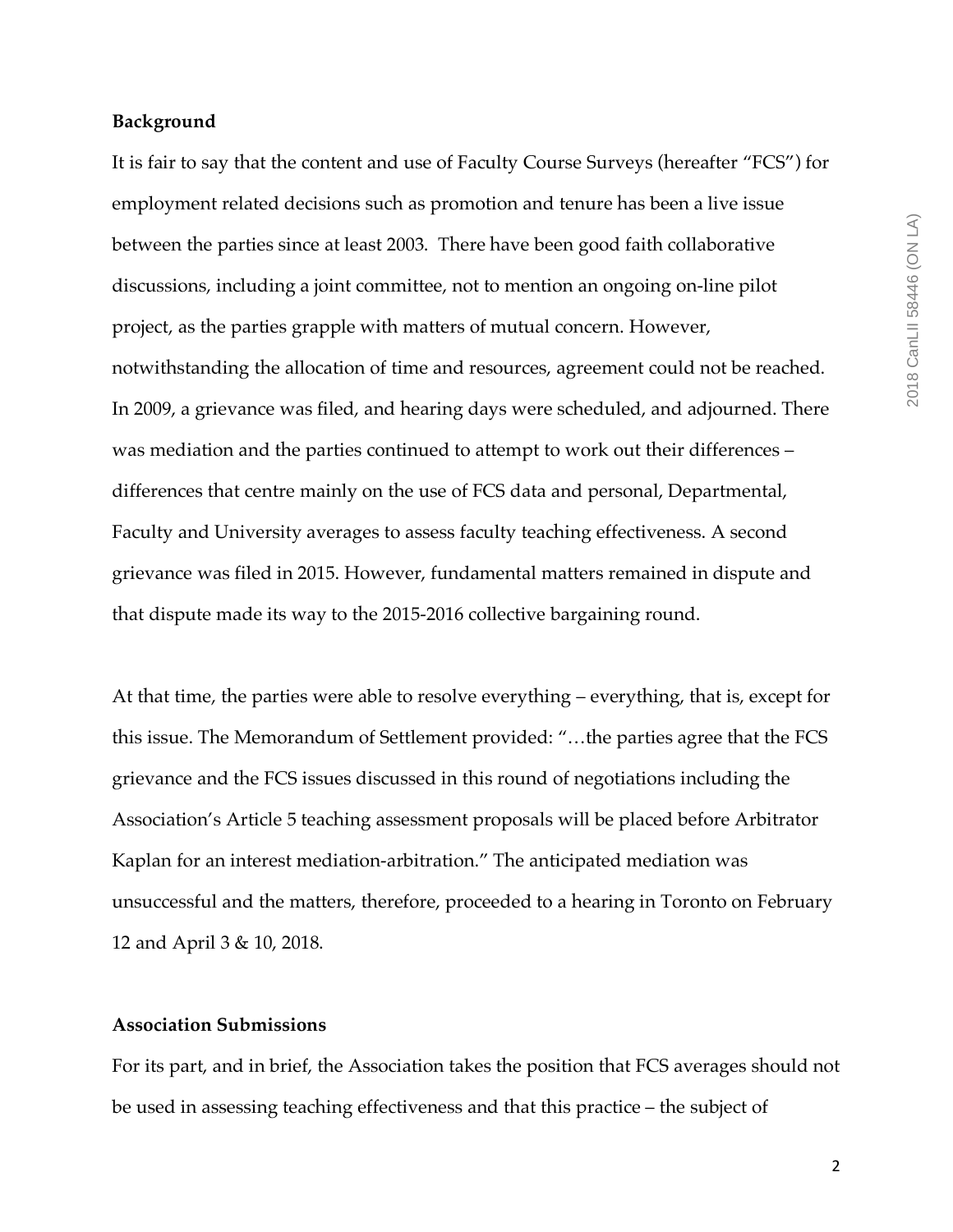longstanding disagreement – must immediately stop. Averages provided no useful information. Making matters worse, the FCS itself was failing to achieve its stated objective of evaluating teaching effectiveness as the answers to the questions revealed nothing relevant about that. Indeed, the results were actually skewed by bias and their use quite possibly contravened the *Human Rights Code*. The Association submitted detailed interest arbitration proposals about this and ancillary issues.

#### **University Submissions**

For its part, the University submits that notwithstanding any of the identified problems with the FCS tool, it provided relevant information – information that was germane to faculty assessment. Likewise, averages were collective agreement compliant and provided a useful data point. They could not be determinative of a tenure and promotion decision, but they identified trends and concerns – they raised flags – requiring further investigation. Accordingly, they should be considered along with other information for purposes of assessing teaching effectiveness in tenure and promotion. This was, after all, a process undertaken by experienced colleagues who were well versed and skilled in reviewing and appropriately assessing information – and doing so in context – using a variety of sources as part of their evaluation of a professor's teaching effectiveness.

In the University's submission, interest arbitration principles were also important in the adjudication of this dispute – and the most important one to be considered here was gradualism. Any change to a long-standing universally accepted evaluation tool must be careful, deliberate and subject to extensive study and review. This was not an appropriate case for the award of a breakthrough provision introducing enormous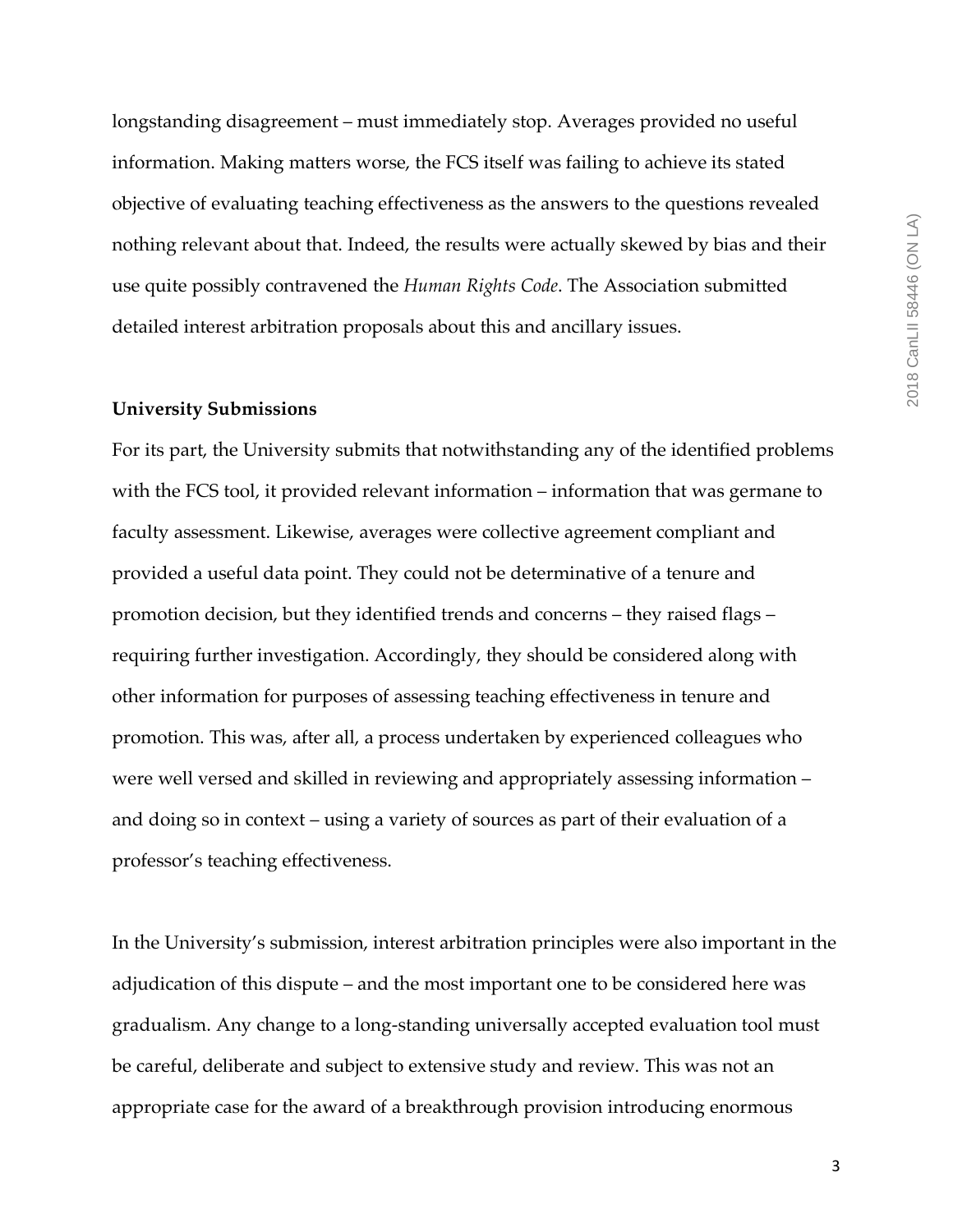change. Change can occur, the University argued, but it was best achieved meaningfully and thoughtfully through institutions of collegial governance.

#### **Discussion**

It is axiomatic that demonstrated evidence of high quality in teaching is an essential requirement for tenure and promotion. Traditionally, substantial reliance has been placed on student evaluations of teaching (hereafter "SETs") to assess teaching effectiveness. Indeed, SET results are ubiquitous and heavily relied upon in academic personnel decisions. Given their use and impact, on faculty and their careers, a high standard of justice, fairness and due process is self-evidently required. The evaluation of teaching effectiveness for purposes of tenure and promotion is so important – to both the faculty member and the University – that it has to be done right. Tenure and promotion decisions need to be made on the best possible evidence.

#### **SETS Have Value**

Significantly, SETs are the main source of information that comes directly from students about their educational experience. Student satisfaction is important to the mission of the University. Learning about it is appropriately considered in making personnel decisions. This information should be considered – it is relevant. The Association takes no issue with this. It agrees that the FCS can continue to be used. And, quite clearly, SET results have a role to play in providing data about many things such as the instructor's ability to clearly communicate, missed classes made up, assignments promptly returned, the student's enjoyment and experience of the class, and its difficulty or ease,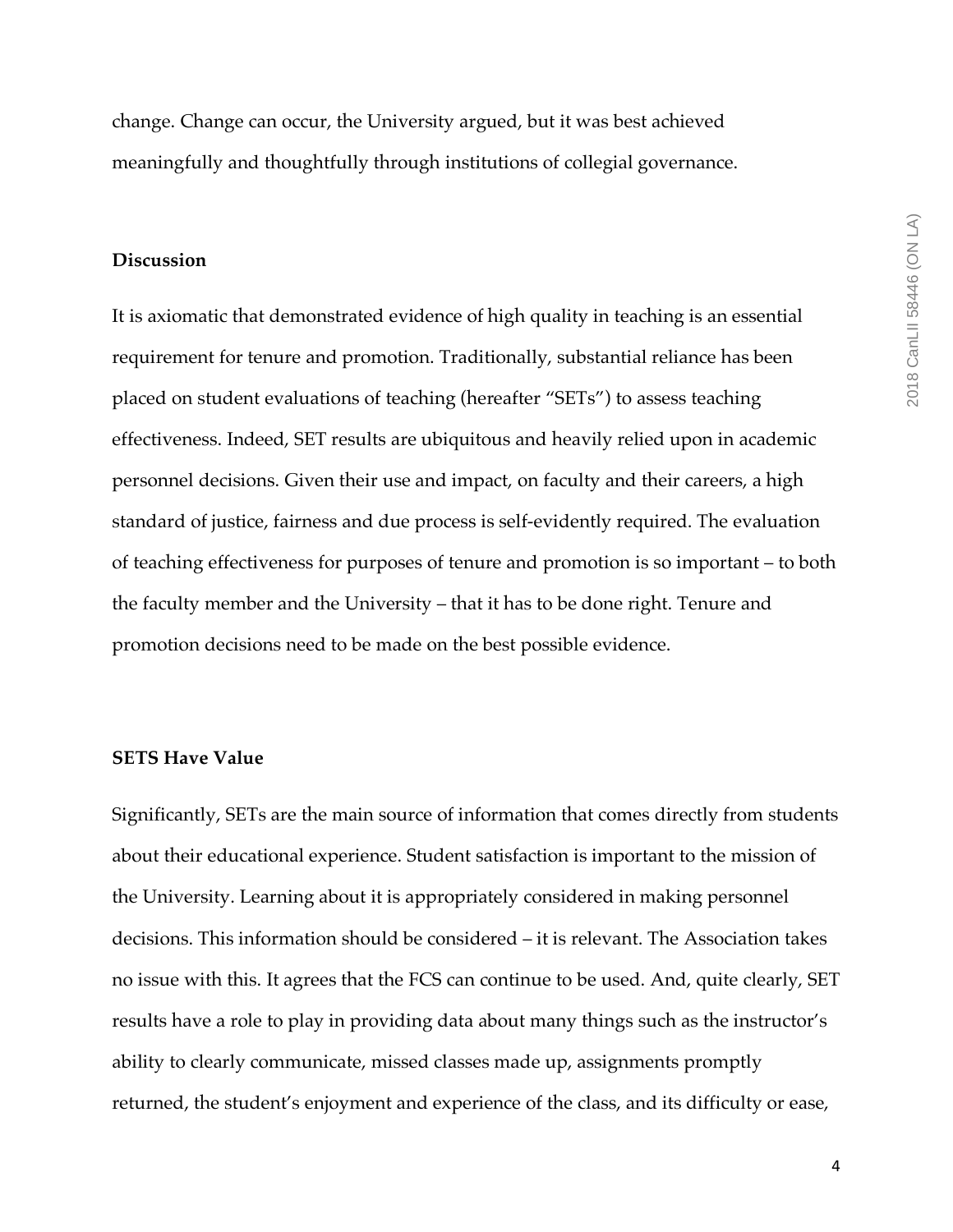not to mention overall engagement. SETS capture student experience. Both professors and the University need to know about that.

Indeed, even subjective student responses can be insightful and useful to the faculty member and the University in charting individual progress: Would they recommend the professor? How much work was involved? Was the course difficult or easy? Was the professor accessible? But interpreting these responses is challenging – they tell a story and add depth but the information needs to be carefully contextualized. The strengths and weaknesses of the SET need to be fully understood.

#### **Strengths and Weaknesses**

While SETs are easy to administer and have an air of objectivity, appearances are somewhat deceiving. SET results make it easy to compare Professor A with Professor B, and to others in the Department, Faculty and University. SETs seem scientifically sound: the objective correlation of numerical data. But upon careful examination, serious and inherent limitations in SETs become apparent (discussed further below). The expert evidence led at the hearing persuasively demonstrates that the most meaningful aspects of teaching performance and effectiveness cannot be assessed by SETs. Insofar as assessing teaching effectiveness is concerned – especially in the context of tenure and promotion – SETs are imperfect at best and downright biased and unreliable at worst.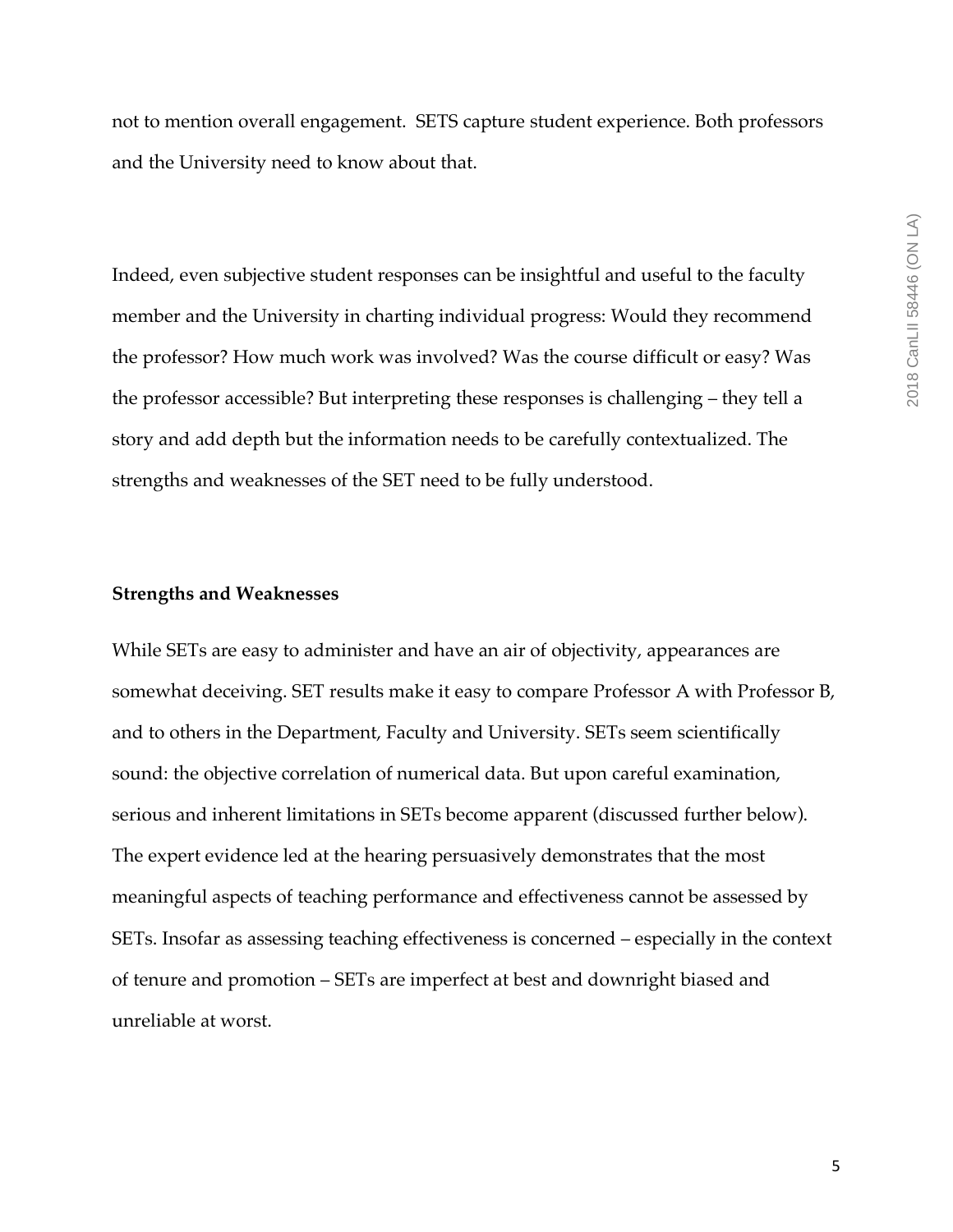2018 CanLII 58446 (ON LA) 2018 CanLII 58446 (ON LA)

According to the evidence, which was largely uncontested, and which came in the form of expert testimony and peer reviewed publications, numerous factors, especially personal characteristics – and this is just a partial list – such as race, gender, accent, age and "attractiveness" skew SET results. It is almost impossible to adjust for bias and stereotypes. Student and faculty gender affects outcomes, as does grade expectation. Other systemic problems were identified by the experts, and in the literature. One example, and there were many, is the reliability of SETs completed on line versus those completed in class. There are differences between the results of absent students who complete SETs online and those who complete the forms in class. These differences need to be understood. Overall response rates also need to be considered: the lower the response rate the less reliable the results. There is certainly no reason to believe that the views of responders can be extrapolated and applied to non-responders.

Course characteristics – elective versus required – class size – small versus large – hard versus soft – quantitative versus humanities – traditional teaching versus innovative – these are just a few of the other factors that can impact results. Some traditional SET questions about teaching effectiveness are highly problematic, as are questions that seek to measure the breadth of the instructor's knowledge and scholarship, i.e. whether the curriculum was up to date. It is far from clear whether students have the expertise to comment on course content and teaching methods and assignments. Moreover, if faculty believe SETs will be used to assess performance, they may modify behavior – teaching to SETs – to achieve desired outcomes, ones that have little to do with what is supposedly being assessed. SET results also have a demonstrated correlation with student grade expectations, and the timing of the administration of the SET may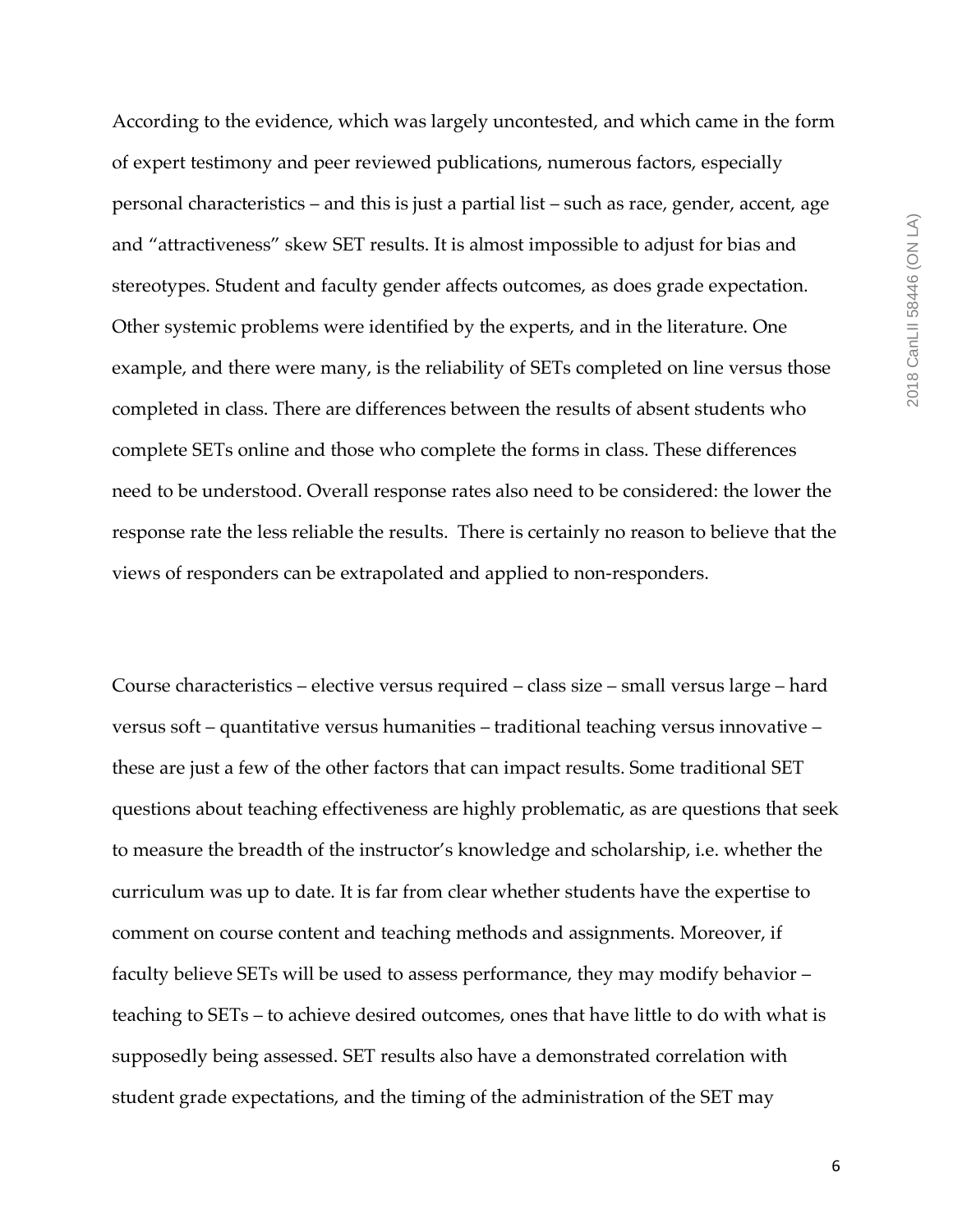influence its reliability. The list goes on. And this is just the briefest of summaries of a small part of the voluminous evidence adduced and filed at the hearing about the myriad problems in relying on SETs to evaluate teaching effectiveness.

The fact of the matter is that SET results have demonstrable limitations that raise real issues about their use as a measure of teaching effectiveness in tenure and promotion decisions. A further complication is the practice of reducing the FCS results to averages and then comparing individuals with other individuals, the Department, Faculty and University. The evidence is clear, cogent and compelling that averages establish nothing relevant or useful about teaching effectiveness. Averages are blunt, easily distorted (by bias) and inordinately affected by outlier/extreme responses. Quite possibly their very presence results in inappropriate anchoring.

There is no demonstrated value in comparing average results across course formats, levels, topics and disciplines. This is statistically unhelpful and only exacerbates the confounding biases earlier referred to. The FCS can continue as it provides some important information (albeit not about teaching effectiveness), but the only relevant metric is frequency distribution as was demonstrated at length during the proceedings, and convincingly illustrated in evidence – the exhibits that were filed – and in argument.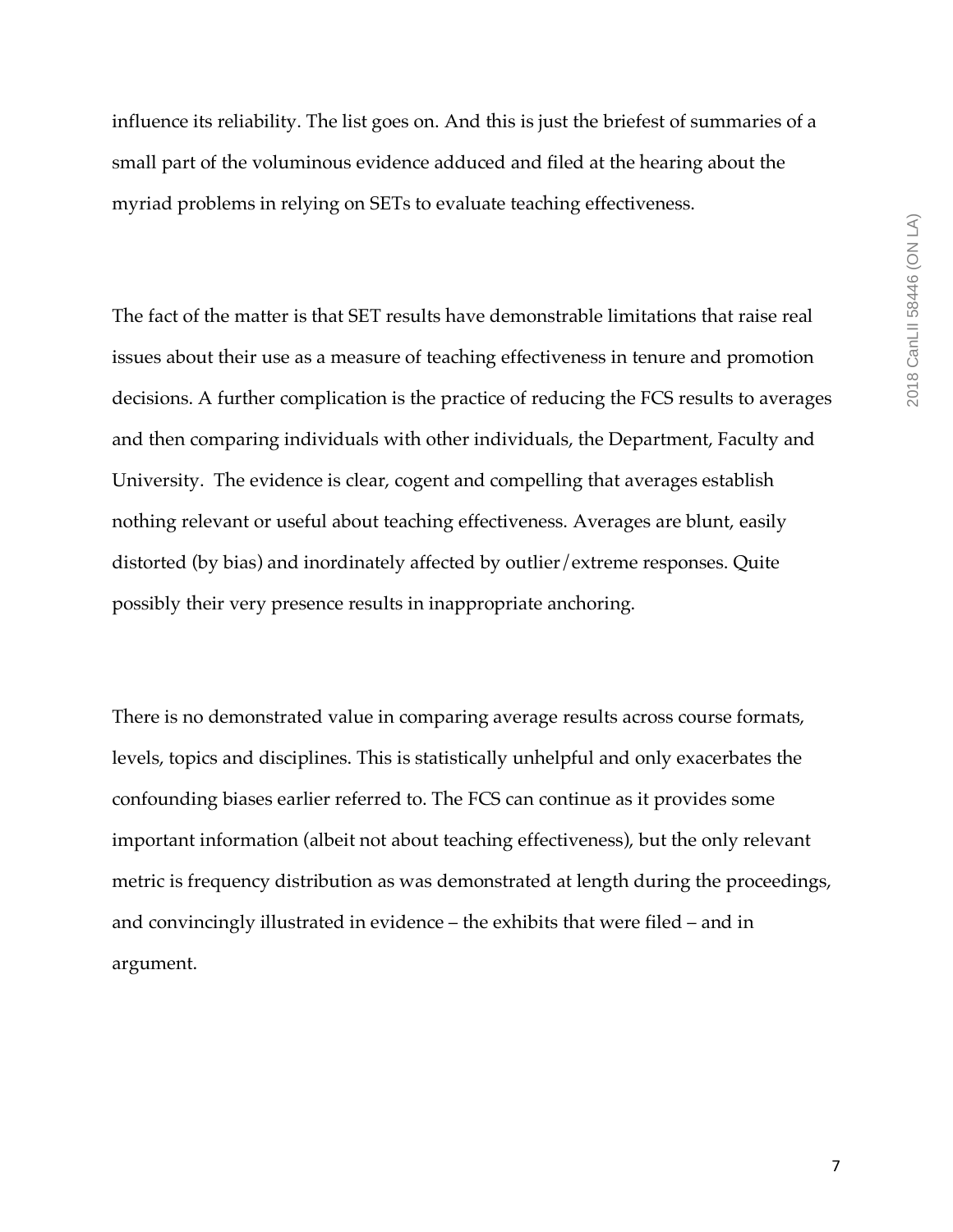Stated somewhat differently, SETs score generally low on any reliability marker, and while they can continue to be used, caution is in order. The data must be presented in a meaningful way: that means not as an average compared to other averages, which is close to meaningless for a long list of reasons set out in the expert evidence and exhibits, but as a frequency distribution together with response rates (to assess the usefulness/reliability of the data). Frequency distributions allow for a more accurate analysis and nuanced assessment.

#### **The Gold Standard for Measuring Teaching Effectiveness**

The expert evidence convincingly establishes a few other things, the most important of which is that the best way to assess teaching effectiveness is through the careful assessment of the teaching dossier and in-class peer evaluations (as provided for in the collective agreement, although here too potential bias must be addressed and, for the reasons explained at the hearing, can be, at least to some extent, mitigated). Extremely comprehensive teaching dossiers – as is also already anticipated by the collective agreement – containing diverse pedagogical information drawn from the instructor and other sources should provide the necessary information to evaluate the actual teaching as an ongoing process of inquiry, experimentation and reflection. Together with peer evaluation, they help paint the most accurate picture of teaching effectiveness.

It is probably impossible to precisely measure teaching effectiveness. But the difficulties in doing so cannot serve as a justification for over-relying on a tool – the SET – that the evidence indicates generates ratings but has little usefulness in measuring teaching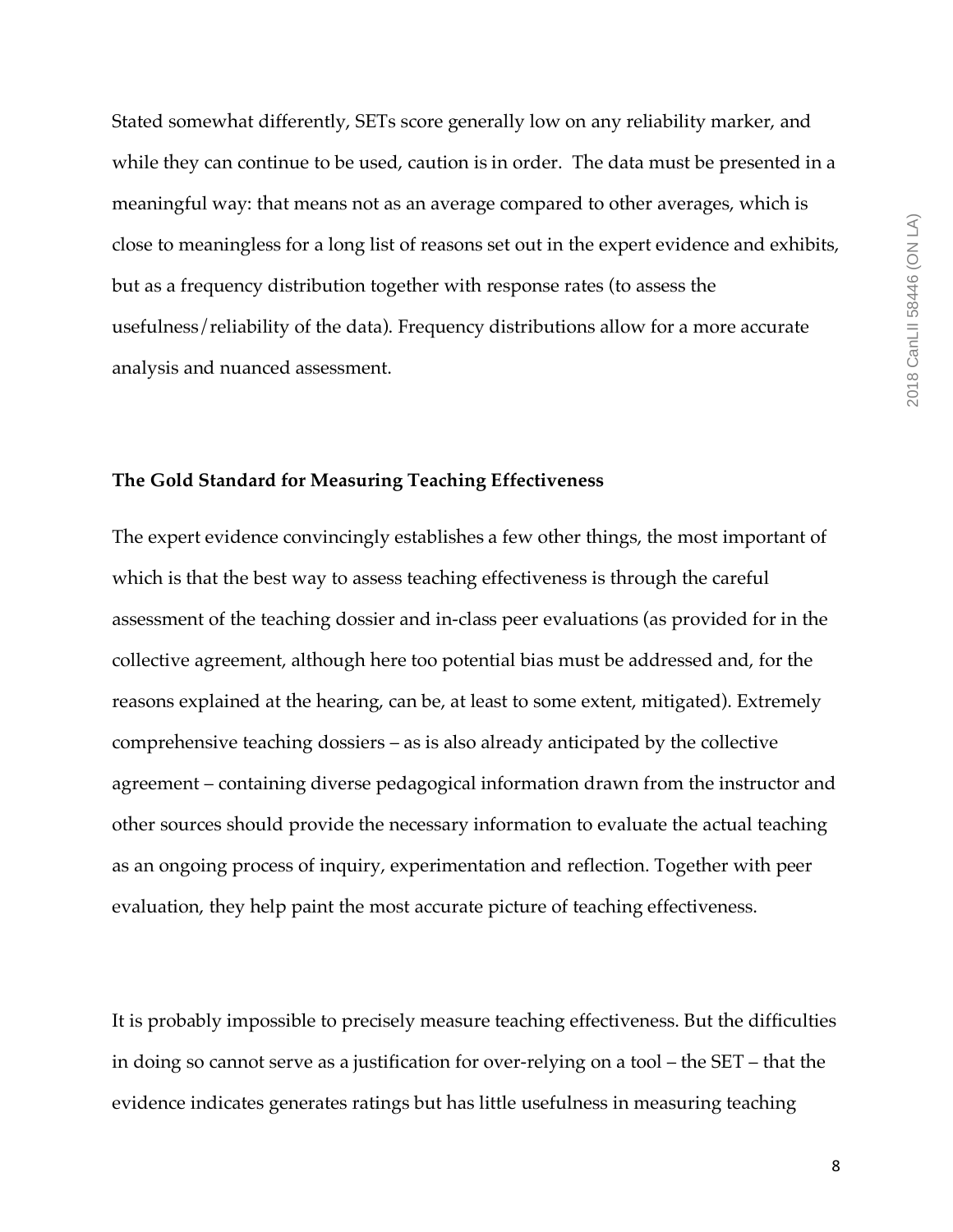2018 CanLII 58446 (ON LA) 2018 CanLII 58446 (ON LA)

**Award**

conclusions about teaching effectiveness.

While specific and detailed RFA proposals were advanced at the hearing, it is clear that the parties – the Association and the University – share the commitment of ensuring that faculty teaching effectiveness is fairly and accurately assessed. While gradualism in interest arbitration is important, this case is one of demonstrated need for change and that conclusion informs the directions that follow. Put another way, this issue has been contested for many years. Despite their best efforts, the parties have not, collegially, or with third party assistance, been able to resolve it. There has been no lack of trying. When those attempts failed the parties, as they are entitled, sought third party mediation and adjudication and this is the result – a result reached after a hearing that benefited from expert evidence.

effectiveness. At the same time, FCS results can continue to be used in tenure and

promotion, when the results are presented as frequency distributions, and when the

about the tool and the information it generates. As noted at the outset, FCS results

provide information about the student experience, and, contextualized, are

end users are appropriately educated and cautioned about the inherent limitations both

appropriately considered for tenure and promotion although, to repeat, not for reaching

That evidence, as earlier noted, was virtually uncontradicted. It establishes, with little ambiguity, that a key tool in assessing teaching effectiveness is flawed, while the use of averages is fundamentally and irreparably flawed. It bears repeating: the expert

9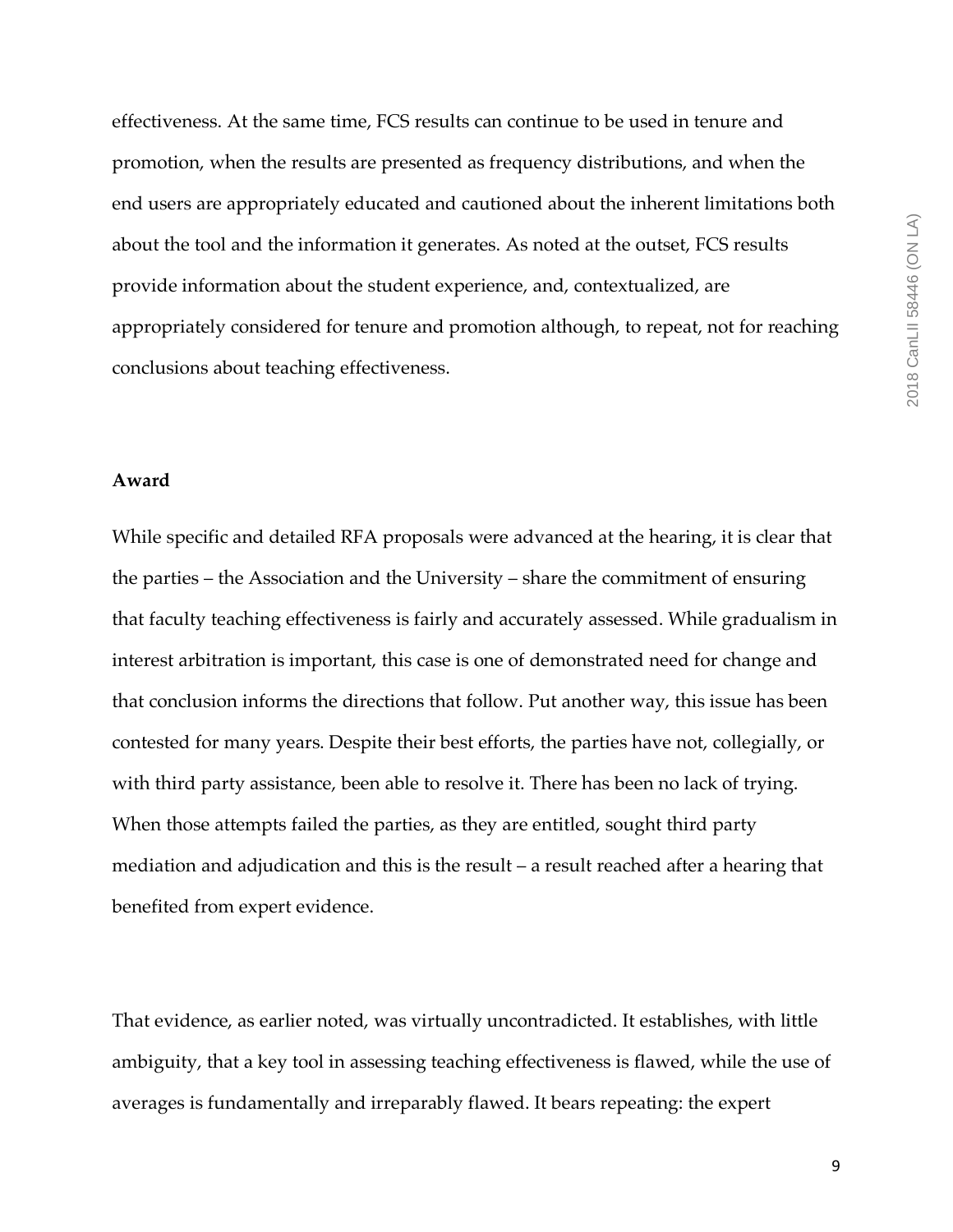evidence called by the Association was not challenged in any legally or factually significant way. As set out above, the assessment of teaching effectiveness is critical, for faculty and the University, and it has to be done right. The ubiquity of the SET tool is not a justification, in light of the evidence about its potential impact, for its continuation, or for mere tinkering. The evidence is dispositive that some of the questions do not elicit any useful information about teaching effectiveness and are subject to bias, while the use of averages – individual, Departmental, Faculty and University – provides no relevant information about teaching effectiveness.

#### **Final Observation**

A final observation is necessary: I acknowledge that the purpose of legal proceedings is to bring about finality, and I am very well aware that this issue has been ongoing for considerable time. The Association advanced detailed collective agreement provisions it asked be awarded. However, I am of the opinion that it makes the most sense to initially set out some general directions in order for the parties to at least try to reach agreement on how these directions should be best memorialized in their collective agreement.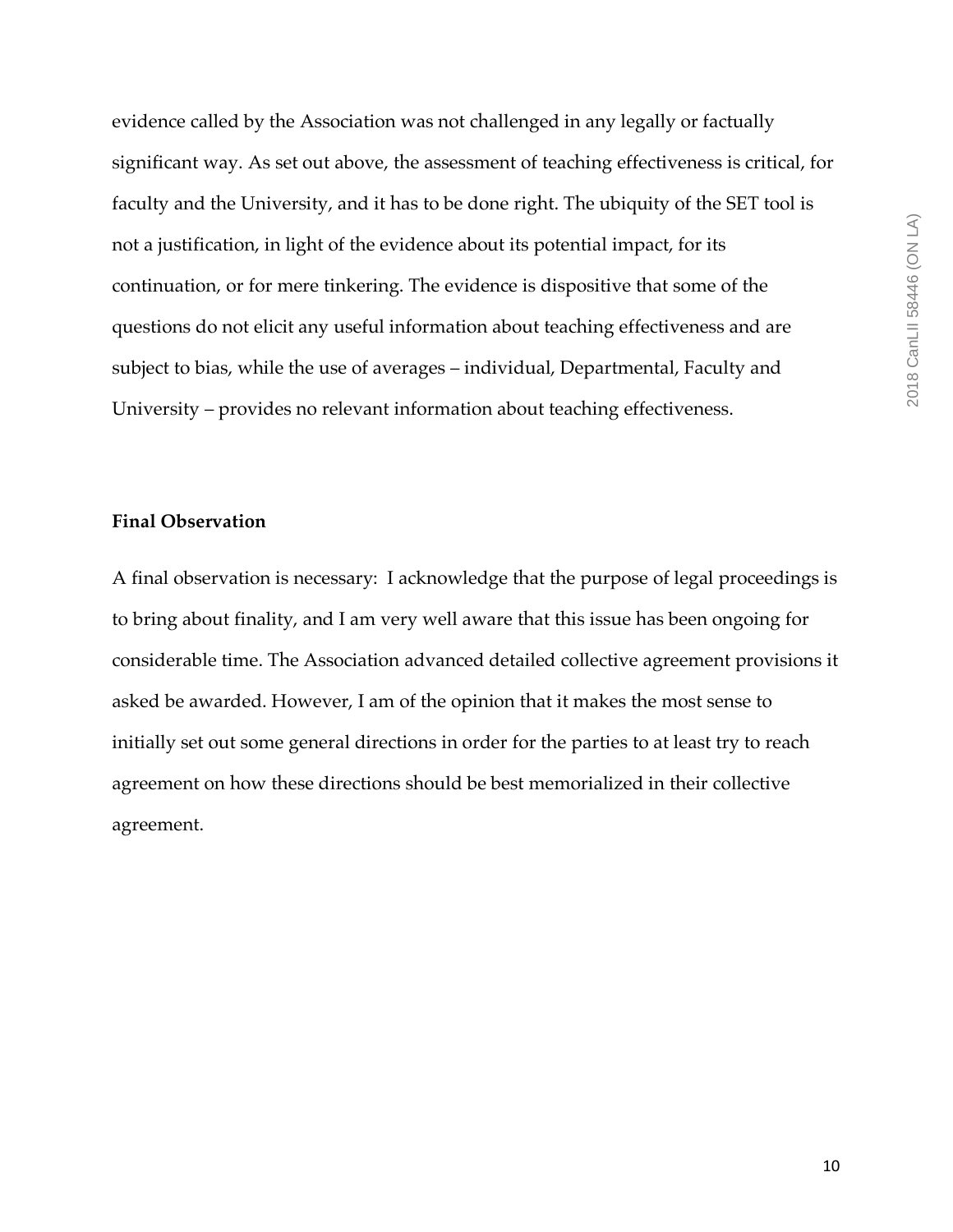In particular, I direct the following:

**•** The collective agreement is to be amended to ensure that FCS results are not used to measure teaching effectiveness for promotion or tenure. A necessary corollary of this direction is that the numerical weighting system in the FCS be replaced with an alphabetical one. Question 15 should be struck.

**•** The parties are directed to meet and agree upon an appropriate, user-friendly, intelligible and easily accessible mode of presentation of FCS data in the form of a frequency distribution together with response rates. The parties are also directed to ensure that Deans and DECs, FTCs, FPCs and any others charged with evaluating faculty are educated – a process already set out in the collective agreement – in inherent and systemic biases in SETs so that FCS results can be considered in light of their actual and inherent limitations and with necessary context. The parties are directed to meet and try to agree upon governing guidelines to be incorporated into the collective agreement. The parties are further directed to establish a properly resourced joint committee with hard time lines to consider the current FCS and the possible revision/addition to the questions that are asked, the provision and use of comments, the process and methodology for FCS administration including paper, online, in class, scheduled time, and data tracking of response rates.

**•** Until and unless the parties agree on a substitution for the online system for nononline courses, it is to be discontinued for probationary faculty.

11